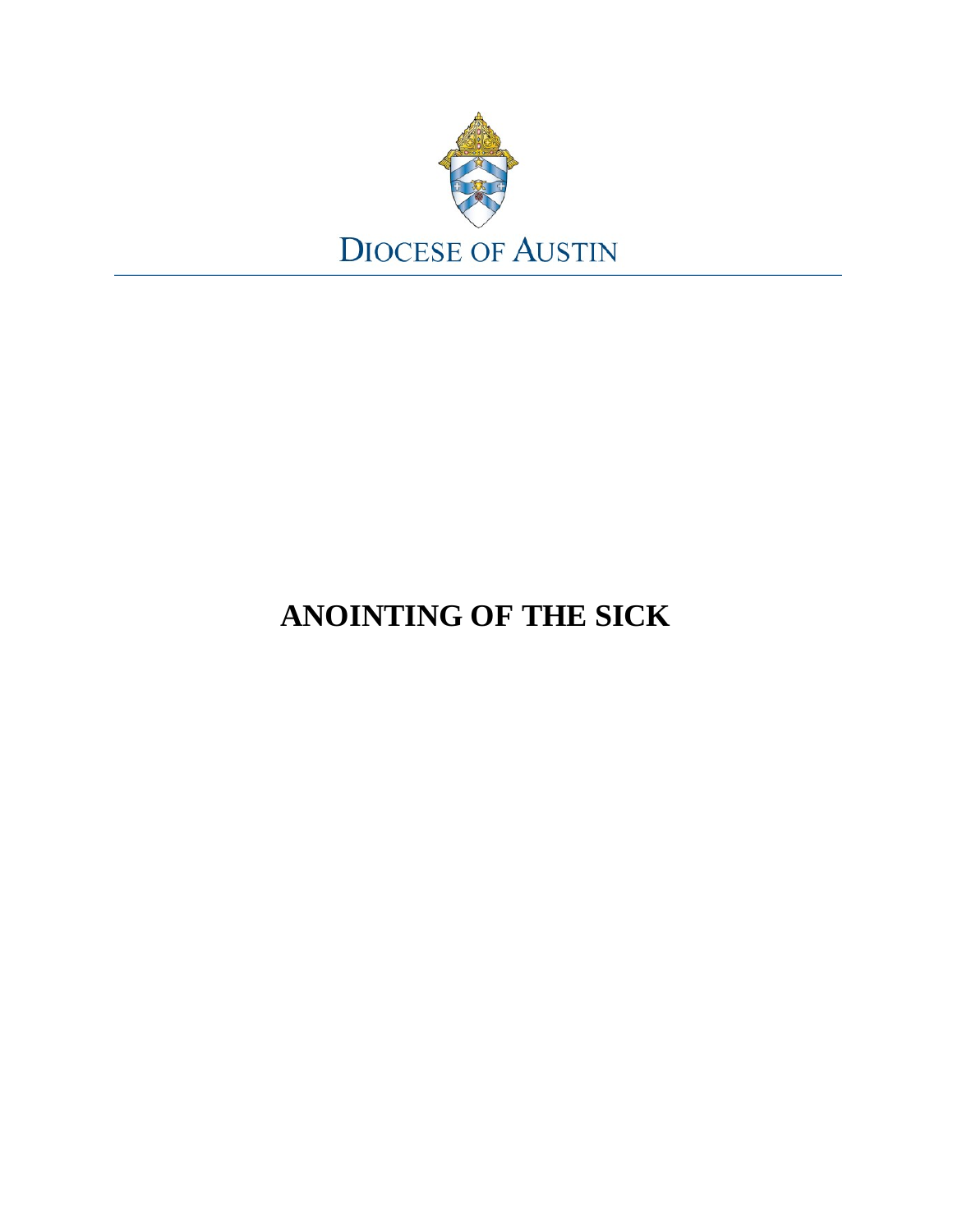

## **Anointing of the Sick**

In order to serve the needs of the people of God in the Diocese of Austin and to be responsible stewards of the gifts given to the diocese, the Diocese of Austin issues the following policy:

- I. Suffering and illness have always been among the greatest problems that trouble the human spirit.
	- A. Although closely linked with the human condition, sickness cannot as a general rule be regarded as a punishment inflicted on each individual for personal sins (Jn 9:3).
	- B. The Lord himself showed great concern for the bodily and spiritual welfare of the sick and commanded his followers to do likewise.
	- C. This is clear from the Gospels and above all from the existence of the sacrament of the Anointing of the Sick which He instituted and is made known in the Letter of James.
- II. Those who are seriously ill need the special help of God's grace in this time of anxiety, lest they be broken in spirit and, under the pressure of temptation, perhaps weakened in their faith.
	- A. This is why, through the sacrament of Anointing of the Sick, Christ strengthens the faithful who are afflicted by illness, providing them with the strongest means of support.
- III. The only minister of the Anointing of the Sick is the priest or Bishop.
- IV. The sacrament of the Anointing of the Sick may be celebrated:
	- A. With those whose health is seriously impaired by sickness or old age
	- B. Before surgery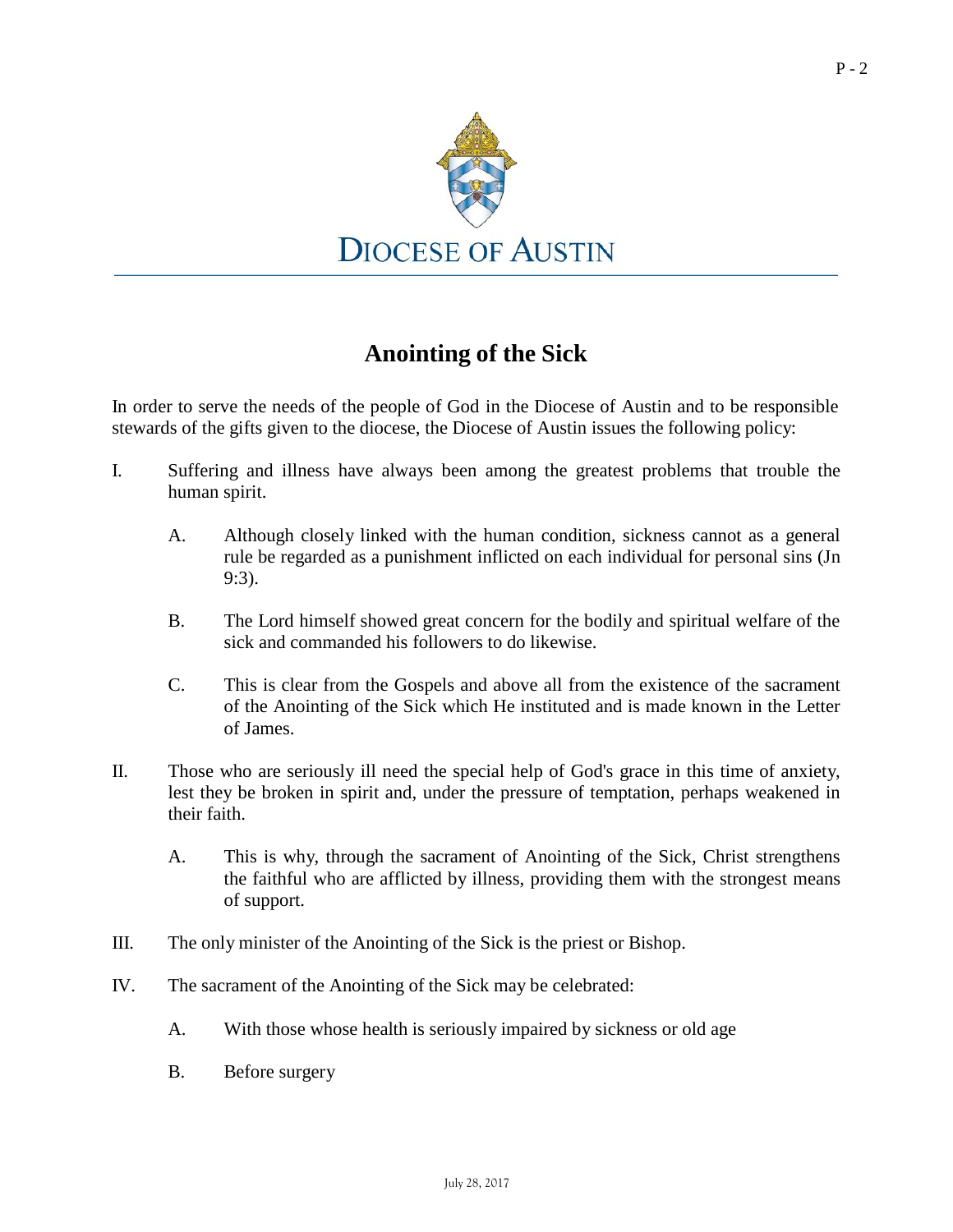- C. With elderly people who have become notably weakened, even though no serious illness is present
- D. With seriously ill children who have sufficient use of reason to be strengthened by the sacrament
- E. With those who have been anointed, if they relapse after recovery or if the condition becomes more serious
- F. With those who are unconscious or who have lost the use of reason, if there is probability they would have asked for the sacrament were they in control of their **faculties**
- G. With those who are judged to have a serious mental illness
- V. Judgment on the suitability of a candidate for anointing should be made prudently and without scruple.
- VI. Non-baptized persons should not receive the sacrament of Anointing of the Sick.
- VII. After Death
	- A. The sacrament of Anointing of the Sick is not to be administered to those who are already dead.
		- 1. The minister should, instead, pray for the deceased.
- VIII. The proper matter for the sacrament is Oil of the Sick (*Oleum Infirmorum*) blessed by the Bishop at the Chrism Mass.
	- A. If this is not available, the priest may bless any plant oil according to the rite, but this should be burned following the anointing.
- IX. Anointing and Penance
	- A. If one who is ill wishes to celebrate the sacrament of Penance as well as the Anointing of the Sick, Penance should be celebrated prior to the actual anointing.
	- B. The anointing should not be viewed as a substitute for Penance, especially if the individual is in serious sin.
- X. Catechesis

The faithful should receive a thorough and ongoing catechesis related to the Anointing of the Sick including the following:

A. The sacrament should be requested as soon as a serious illness is apparent.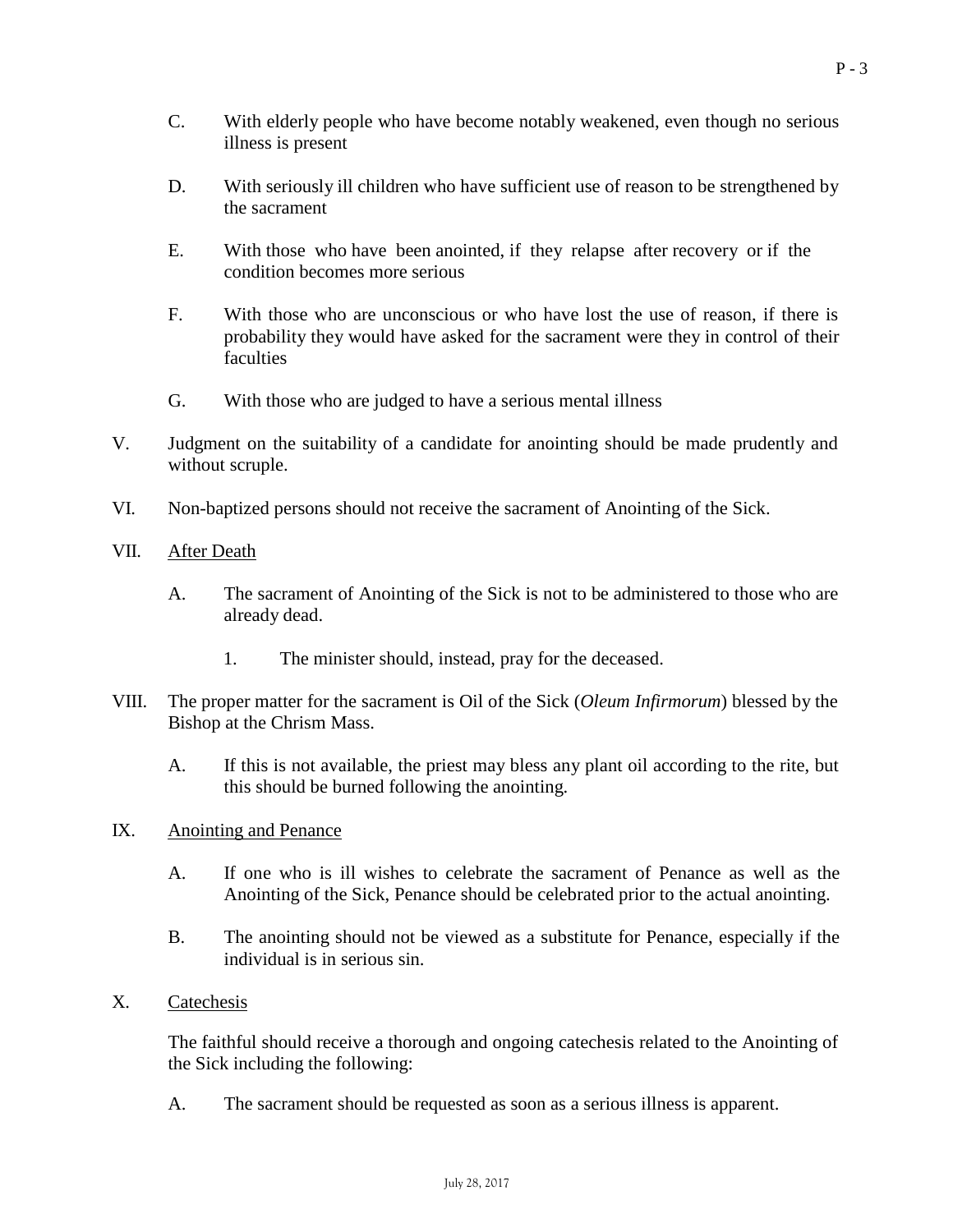- B. The sacrament should not be delayed, particularly to the moment of death.
- C. The sacrament should, whenever possible, be celebrated within the context of the community of faith in the parish or institution, with family and/or those providing health care to the individual.
- D. Whenever possible, individuals should celebrate the sacrament of the Anointing of the Sick in their home parishes before entering the hospital.
- E. Regular communal celebrations of the Anointing of the Sick, with adequate catechesis to deter abuse, should be celebrated in parishes.
	- 1. During communal celebrations of the Anointing of the Sick, care must be taken that only those eligible be permitted to approach the sacrament (c. 921).
- F. Parish bulletins, sacramental packets, and other modes of communication should reflect this catechesis.
- G. Priests, deacons, directors of religious education, ministers to the sick, and others who serve in ministry to the sick and in catechesis should be thoroughly grounded in the meaning and celebration of the sacrament of Anointing of the Sick.
- XI. The communal celebration of the Anointing of the Sick is a good practice in that it unites the community to pray for its sick members and provides a convenient opportunity for the seriously ill to receive the sacrament.
	- A. However, at the Sunday Mass there is a greater possibility of indiscriminate reception of the sacrament and so a proper and clear catechesis must precede anointing at any Sunday Mass.

#### XII. Pastoral Questions on the Anointing of the Sick

A. Anointing of Persons in Invalid Marriages

Times of serious illness are often opportunities for assisting persons to return to a more active participation of the faith.

- 1. Persons in invalid marriages facing a real danger of death can receive the Anointing of the Sick if they promise to seek to regularize their marriage as soon as possible after recovery of their health.
- 2. In cases where the illness is permanently debilitating or death is proximate, the period of conjugal relationship in marriage is understood to be past. In these cases, the ill person should be encouraged to celebrate the sacrament of Penance and the Anointing of the Sick may follow (*Pastoral Care of the Sick*, 7).